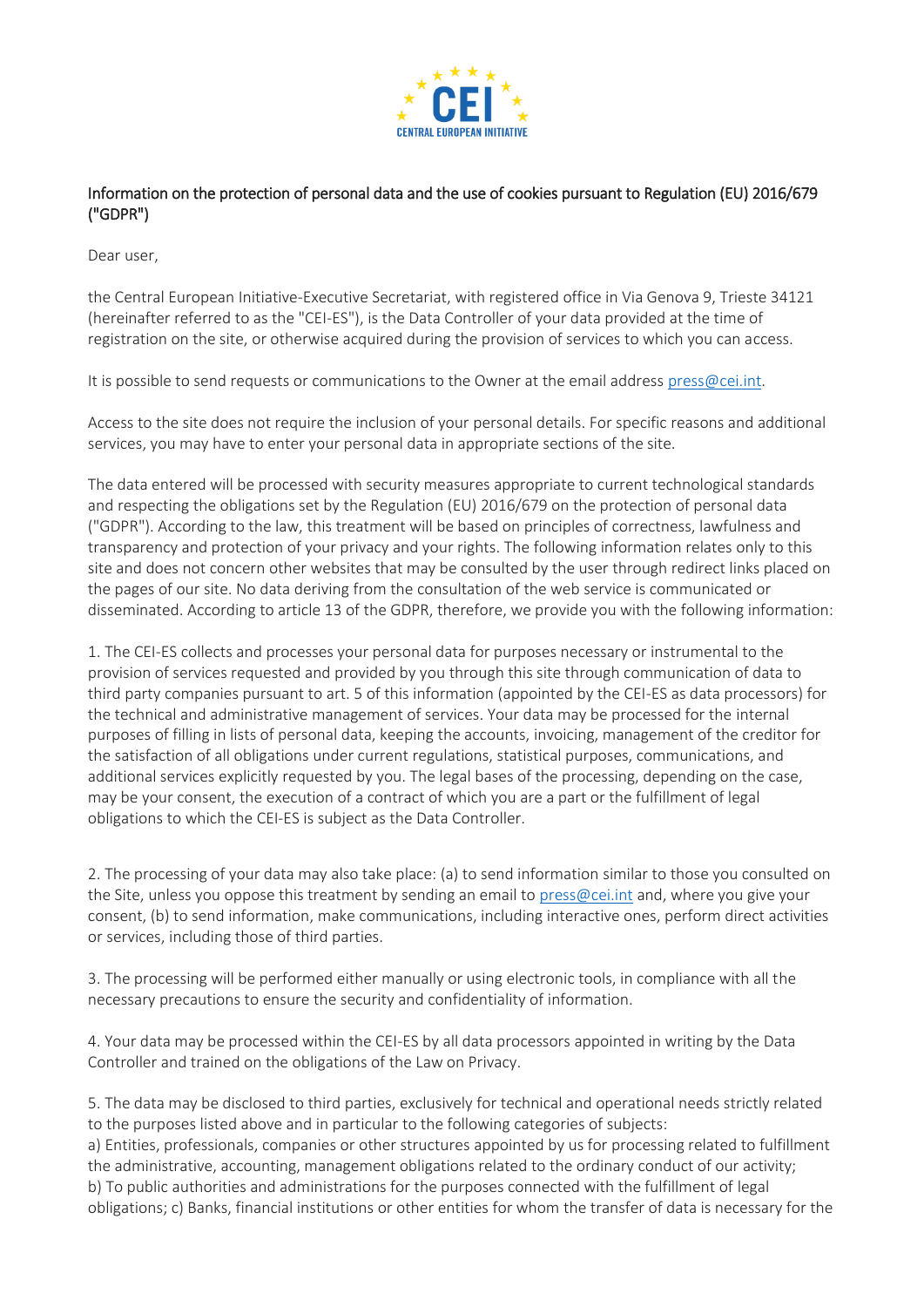

purposes of carrying out the activities of the CEI-ES, in particular in relation to the fulfillment, on our part, of the contractual obligations assumed in your comparisons.

6. Your personal data will be stored on servers available to the CEI-ES located in the European Union. The CEI-ES does not transfer personal data to countries outside the European Union unless for contractual reasons already approved by the user.

7. Your personal data will be kept for the entire duration of your contractual relationship with the CEI-ES. After the termination of the contractual relationship, the CEI-ES will retain personal data relating to the execution of the contract for the fulfillment of the obligations of contract and law, including tax. Subsequently, the personal data relating to the execution of the contract will be kept for a period not exceeding the statutory limitation period for the possible enforcement or defense of a right in court.

8. The confirmation of your personal data is optional, provided that the refusal to disclose the data or to give consent to the processing referred to in paragraph 1 of this statement will make it impossible for us to conclude the contract and provide any services required and to fulfill legal obligations. In case of refusal of the processing of personal data pursuant to art. 2 of this information, the processing will be limited to the full execution of the obligations arising from the provision of services requested by you, as well as the fulfillment of the obligations Privacy and Cookie Information provided for by laws, regulations and Community legislation.

9. The Data Controller is the Central European Initiative - Executive Secretariat, with registered office in Via Genova 9, 34121 Trieste (Italy). The list of those responsible for the processing of personal data is available at the offices of the owner and may be requested by sending an email to the address [info@cei.int.](mailto:info@cei.int)

10. At any time you can exercise your rights towards the data controller, pursuant to art. 15-22 GDPR, which for your convenience we summarize below. In particular, you have the right:

- to obtain the cessation of treatment in cases where your personal data are processed for direct marketing purposes, also in relation to services identical to those already purchased by the CEI-ES (i.e. right of opposition)

- to obtain information in relation to the purposes for which your personal data are processed, to the period of processing and to the subjects to whom the data are communicated (c.d. right of access);

- to obtain the correction or integration of inaccurate personal data concerning you (so-called rectification right);

- to obtain the cancellation of personal data concerning you in the following cases:

(a) data are no longer necessary for the purposes for which they were collected;

(b) You have withdrawn your consent to the processing of data if they are processed on the basis of your consent;

(c) You have objected to the processing of personal data concerning you in the event that they are dealt with for our legitimate interest; or

(d) the processing of your personal data does not comply with the law. However, we would like to point out that the preservation of personal data by the CEI-ES is lawful if it is necessary to enable it to fulfill a legal obligation or to ascertain, exercise or defend a right in court (so-called cancellation right);